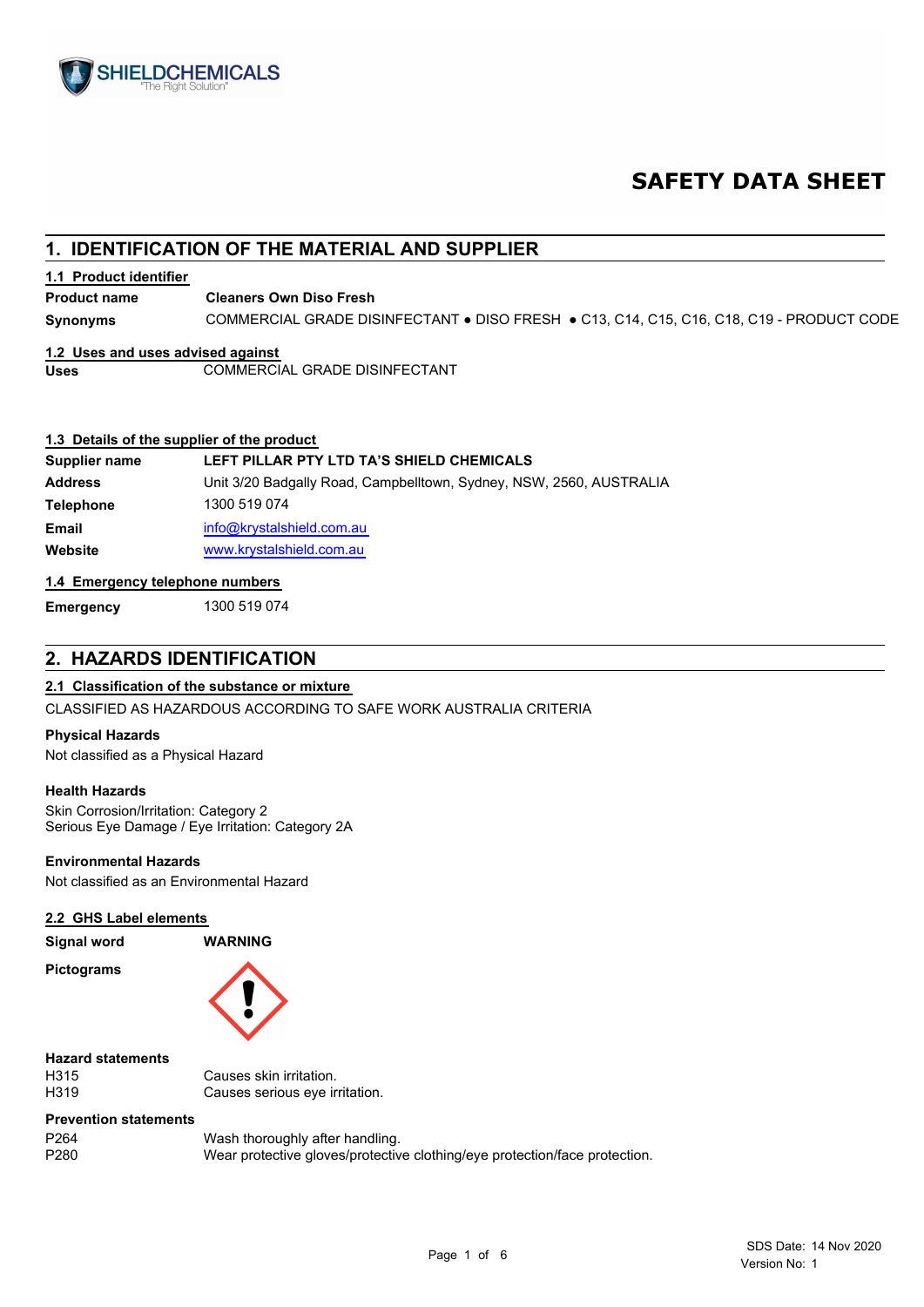## **PRODUCT NAME Cleaners Own Diso Fresh**

#### **Response statements**

P305 + P351 + P338

P302 + P352 IF ON SKIN: Wash with plenty of soap and water.

- IF IN EYES: Rinse cautiously with water for several minutes. Remove contact lenses, if present and easy to do. Continue rinsing.
- P321 Specific treatment is advised see first aid instructions.<br>P332 + P337 + P313 If skin or eve irritation occurs: Get medical advice/ atter
- P332 + P337 + P313 If skin or eye irritation occurs: Get medical advice/ attention.<br>P362 Take off contaminated clothing and wash before re-use.
	- Take off contaminated clothing and wash before re-use.

### **Storage statements**

None allocated.

#### **Disposal statements**

None allocated.

#### **2.3 Other hazards**

No information provided.

# **3. COMPOSITION/ INFORMATION ON INGREDIENTS**

#### **3.1 Substances / Mixtures**

| Ingredient                                                               | <b>CAS Number</b>        | <b>EC Number</b> | <b>Content</b> |
|--------------------------------------------------------------------------|--------------------------|------------------|----------------|
| QUATERNARY AMMONIUM COMPOUNDS.<br>BENZYL-C12-16-ALKYLDIMETHYL. CHLORIDES | 68424-85-1               | 270-325-2        | <5%            |
| FRAGRANCE(S)                                                             | $\overline{\phantom{a}}$ |                  | $<$ 3%         |
| <b>WATER</b>                                                             | 7732-18-5                | 231-791-2        | Remainder      |

# **4. FIRST AID MEASURES**

# **4.1 Description of first aid measures**

| Eye                         | If in eyes, hold eyelids apart and flush continuously with running water. Continue flushing until advised to<br>stop by a Poisons Information Centre, a doctor, or for at least 15 minutes.                 |
|-----------------------------|-------------------------------------------------------------------------------------------------------------------------------------------------------------------------------------------------------------|
| <b>Inhalation</b>           | If inhaled, remove from contaminated area. Apply artificial respiration if not breathing.                                                                                                                   |
| <b>Skin</b>                 | If skin or hair contact occurs, remove contaminated clothing and flush skin and hair with running water.<br>Continue flushing with water until advised to stop by a Poisons Information Centre or a doctor. |
| Ingestion                   | For advice, contact a Poisons Information Centre on 13 11 26 (Australia Wide) or a doctor (at once). If<br>swallowed, do not induce vomiting.                                                               |
| <b>First aid facilities</b> | Eye wash facilities and safety shower should be available.                                                                                                                                                  |
|                             |                                                                                                                                                                                                             |

#### **4.2 Most important symptoms and effects, both acute and delayed**

See Section 11 for more detailed information on health effects and symptoms.

**4.3 Immediate medical attention and special treatment needed**

Treat symptomatically.

# **5. FIRE FIGHTING MEASURES**

#### **5.1 Extinguishing media**

Use an extinguishing agent suitable for the surrounding fire.

#### **5.2 Special hazards arising from the substance or mixture**

Non flammable. May evolve toxic gases (carbon/ nitrogen oxides, ammonia, chlorides, hydrocarbons) when heated to decomposition.

#### **5.3 Advice for firefighters**

Evacuate area and contact emergency services. Toxic gases may be evolved in a fire situation. Remain upwind and notify those downwind of hazard. Wear full protective equipment including Self Contained Breathing Apparatus (SCBA) when combating fire. Use waterfog to cool intact containers and nearby storage areas.

## **5.4 Hazchem code**

None allocated.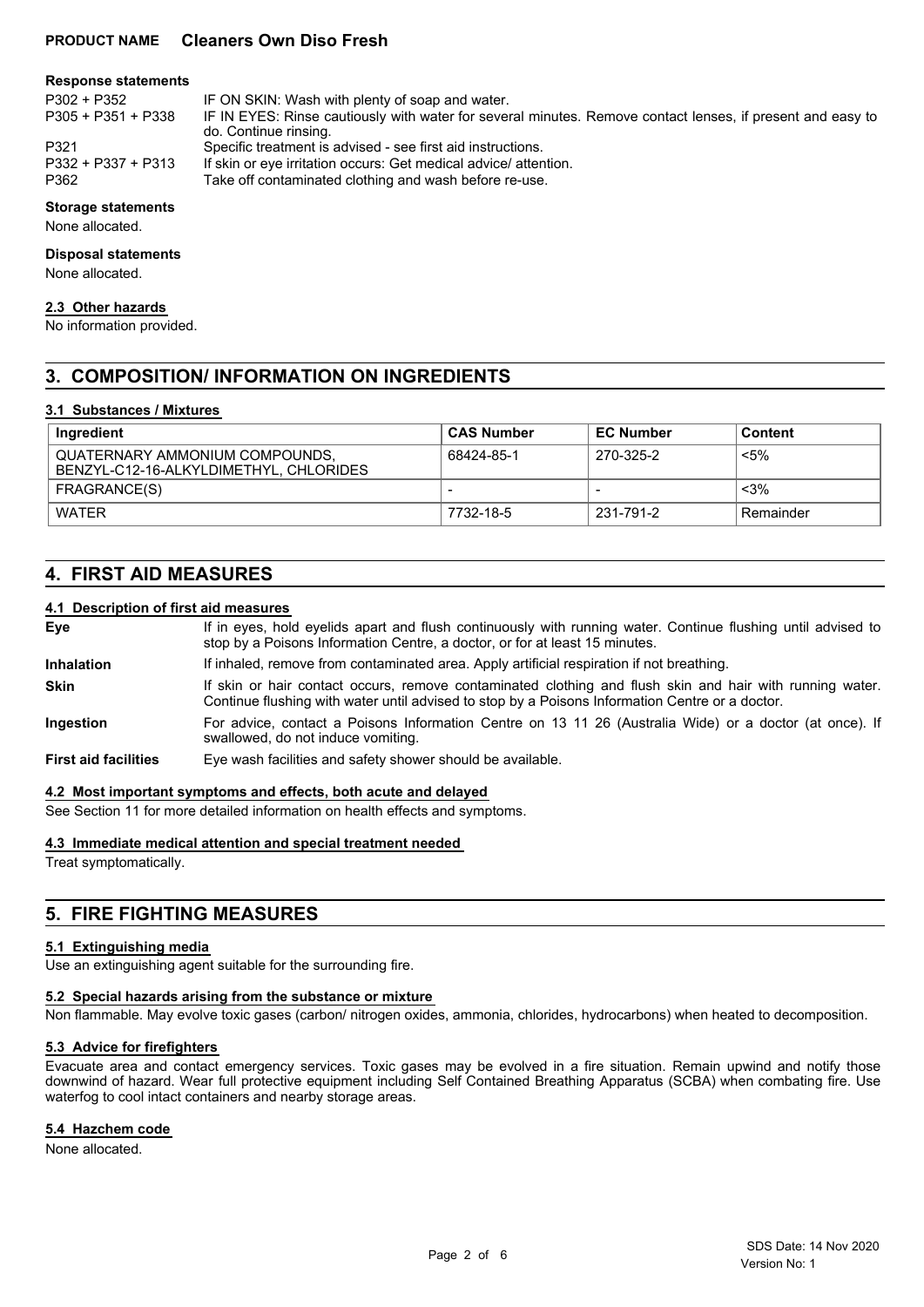# **6. ACCIDENTAL RELEASE MEASURES**

### **6.1 Personal precautions, protective equipment and emergency procedures**

Wear Personal Protective Equipment (PPE) as detailed in section 8 of the SDS.

#### **6.2 Environmental precautions**

Prevent product from entering drains and waterways.

#### **6.3 Methods of cleaning up**

If spilt, collect and reuse where possible. Contain spillage, then cover / absorb spill with non-combustible absorbent material (vermiculite, sand, or similar), collect and place in suitable containers for disposal.

#### **6.4 Reference to other sections**

See Sections 8 and 13 for exposure controls and disposal.

# **7. HANDLING AND STORAGE**

### **7.1 Precautions for safe handling**

Before use carefully read the product label. Use of safe work practices are recommended to avoid eye or skin contact and inhalation. Observe good personal hygiene, including washing hands before eating. Prohibit eating, drinking and smoking in contaminated areas.

#### **7.2 Conditions for safe storage, including any incompatibilities**

Store in a cool, dry, well ventilated area, removed from incompatible substances, heat or ignition sources and foodstuffs. Ensure containers are adequately labelled, protected from physical damage and sealed when not in use. Check regularly for leaks or spills.

### **7.3 Specific end uses**

No information provided.

# **8. EXPOSURE CONTROLS / PERSONAL PROTECTION**

### **8.1 Control parameters**

# **Exposure standards**

No exposure standards have been entered for this product.

#### **Biological limits**

No biological limit values have been entered for this product.

### **8.2 Exposure controls**

**Engineering controls** Avoid inhalation. Use in well ventilated areas.

#### **PPE**

| Eye / Face  | Wear splash-proof goggles.                                                                                               |
|-------------|--------------------------------------------------------------------------------------------------------------------------|
| Hands       | Wear PVC or rubber gloves. When using large guantities or where heavy contamination is likely, wear viton<br>(R) gloves. |
| Body        | When using large quantities or where heavy contamination is likely, wear coveralls.                                      |
| Respiratory | Where an inhalation risk exists, wear a Type A (Organic vapour) respirator.                                              |



# **9. PHYSICAL AND CHEMICAL PROPERTIES**

# **9.1 Information on basic physical and chemical properties**

| Appearance           | <b>VARIOUS COLOURED LIQUIDS</b> |
|----------------------|---------------------------------|
| <b>Odour</b>         | <b>VARIOUS ODOURS</b>           |
| <b>Flammability</b>  | <b>NON FLAMMABLE</b>            |
| <b>Flash point</b>   | NOT RELEVANT                    |
| <b>Boiling point</b> | 100°C (Approximately)           |
| <b>Melting point</b> | $\leq 0^{\circ}$ C              |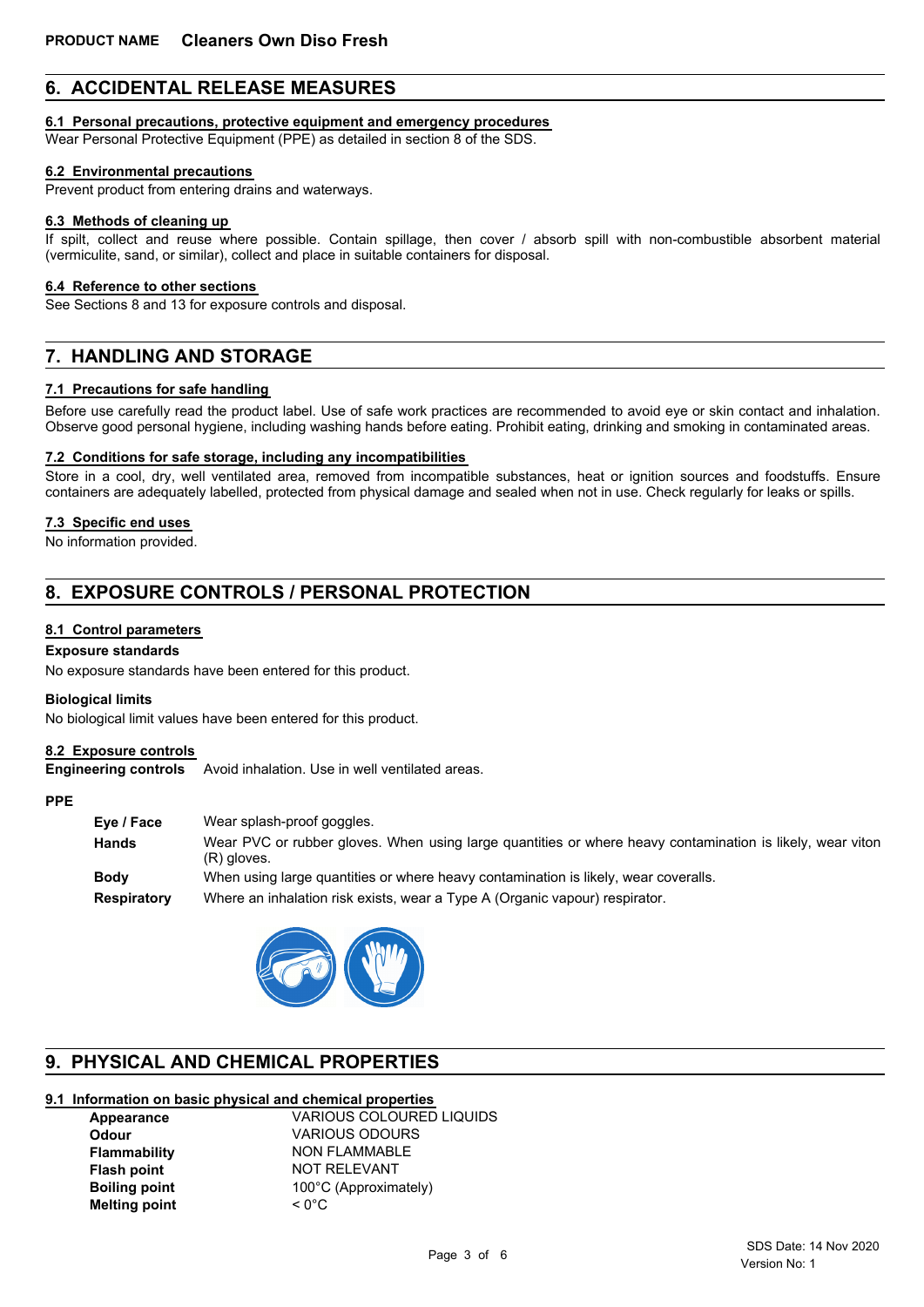# **PRODUCT NAME Cleaners Own Diso Fresh**

| 9.1 Information on basic physical and chemical properties |  |  |  |
|-----------------------------------------------------------|--|--|--|
|-----------------------------------------------------------|--|--|--|

| <b>Evaporation rate</b>          | <b>AS FOR WATER</b>  |
|----------------------------------|----------------------|
| рH                               | $9$ to 10            |
| <b>Vapour density</b>            | <b>NOT AVAILABLE</b> |
| <b>Specific gravity</b>          | 1 (Approximately)    |
| Solubility (water)               | <b>SOLUBLE</b>       |
| Vapour pressure                  | 18 mm Hg @ 20°C      |
| <b>Upper explosion limit</b>     | <b>NOT REI EVANT</b> |
| Lower explosion limit            | <b>NOT RELEVANT</b>  |
| <b>Partition coefficient</b>     | <b>NOT AVAILABLE</b> |
| <b>Autoignition temperature</b>  | <b>NOT AVAILABLE</b> |
| <b>Decomposition temperature</b> | <b>NOT AVAILABLE</b> |
| Viscosity                        | <b>NOT AVAILABLE</b> |
| <b>Explosive properties</b>      | <b>NOT AVAILABLE</b> |
| <b>Oxidising properties</b>      | <b>NOT AVAILABLE</b> |
| Odour threshold                  | NOT AVAILABLE        |
| 9.2 Other information            |                      |
| % Volatiles                      | > 60 % (Water)       |

# **10. STABILITY AND REACTIVITY**

### **10.1 Reactivity**

Carefully review all information provided in sections 10.2 to 10.6.

## **10.2 Chemical stability**

Stable under recommended conditions of storage.

#### **10.3 Possibility of hazardous reactions**

Polymerization is not expected to occur.

#### **10.4 Conditions to avoid**

Avoid heat, sparks, open flames and other ignition sources.

### **10.5 Incompatible materials**

Incompatible with oxidising agents (e.g. hypochlorites), acids (e.g. nitric acid), anionic detergents and heat sources.

### **10.6 Hazardous decomposition products**

May evolve toxic gases (carbon/ nitrogen oxides, ammonia, chlorides, hydrocarbons) when heated to decomposition.

# **11. TOXICOLOGICAL INFORMATION**

# **11.1 Information on toxicological effects**

**Acute toxicity** Based on available data, the classification criteria are not met.

#### **Information available for the ingredients:**

| Ingredient                                                               |                                                                                                                                                                          | Oral LD50       | <b>Dermal LD50</b> | <b>Inhalation LC50</b> |
|--------------------------------------------------------------------------|--------------------------------------------------------------------------------------------------------------------------------------------------------------------------|-----------------|--------------------|------------------------|
| QUATERNARY AMMONIUM COMPOUNDS.<br>BENZYL-C12-16-ALKYLDIMETHYL, CHLORIDES |                                                                                                                                                                          | 426 mg/kg (rat) | --                 |                        |
| <b>Skin</b>                                                              | Irritating to the skin. Contact may result in irritation, redness, rash and dermatitis.                                                                                  |                 |                    |                        |
| Eye                                                                      | Causes serious eye irritation. Contact may result in irritation, lacrimation, pain and redness.                                                                          |                 |                    |                        |
| <b>Sensitisation</b>                                                     | Not classified as causing skin or respiratory sensitisation. Occupational exposure to quaternary ammonium<br>compounds has been reported to cause asthma, although rare. |                 |                    |                        |
| <b>Mutagenicity</b>                                                      | Not classified as a mutagen.                                                                                                                                             |                 |                    |                        |
| Carcinogenicity                                                          | Not classified as a carcinogen.                                                                                                                                          |                 |                    |                        |
| <b>Reproductive</b>                                                      | Not classified as a reproductive toxin.                                                                                                                                  |                 |                    |                        |
| STOT - single<br>exposure                                                | Over exposure to vapours may result in irritation of the nose and throat, coughing, nausea and headache.                                                                 |                 |                    |                        |
| <b>STOT</b> - repeated<br>exposure                                       | Not classified as causing organ damage from repeated exposure.                                                                                                           |                 |                    |                        |
| <b>Aspiration</b>                                                        | Not classified as causing aspiration.                                                                                                                                    |                 |                    |                        |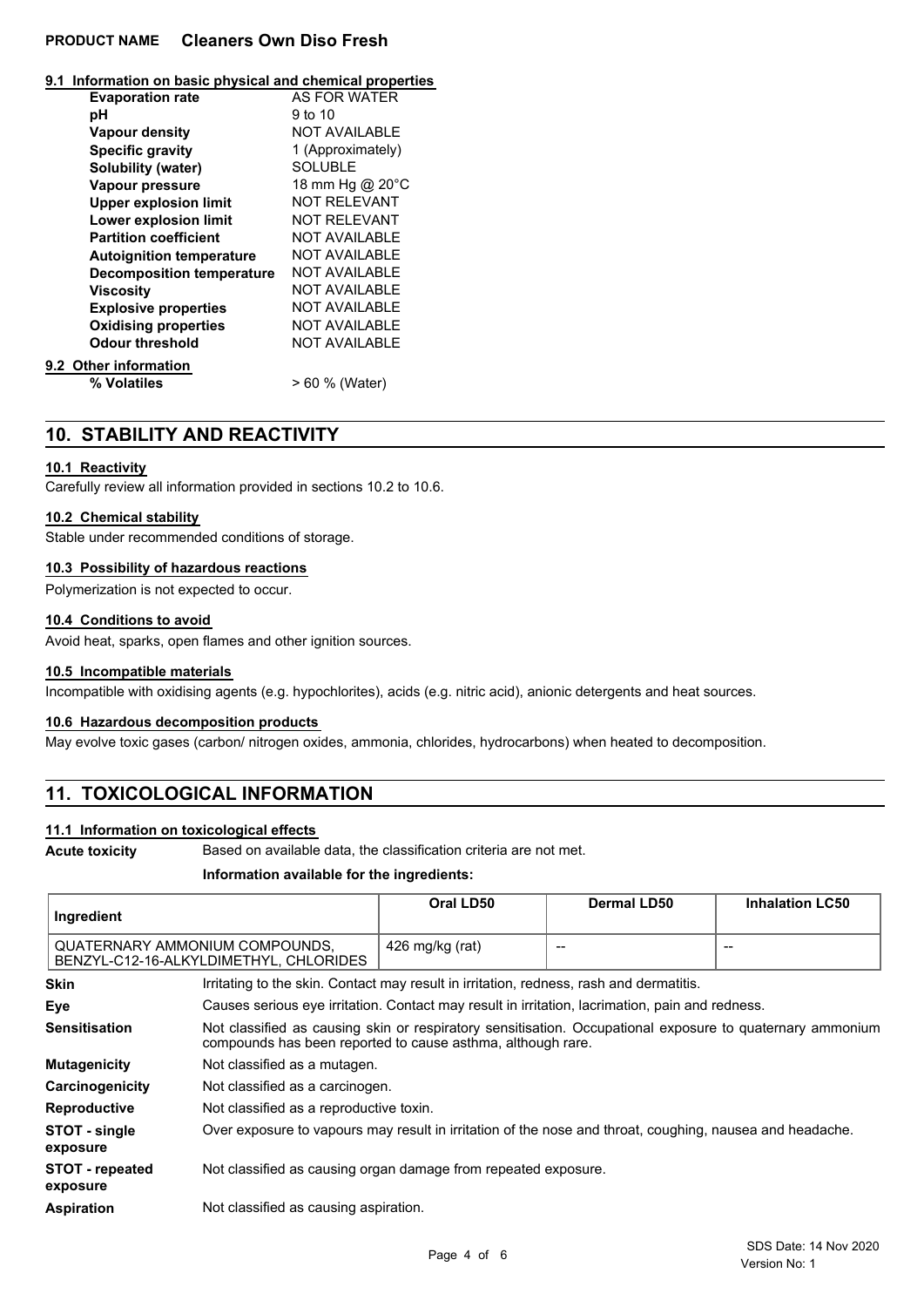# **12. ECOLOGICAL INFORMATION**

### **12.1 Toxicity**

No information provided.

**12.2 Persistence and degradability**

No information provided.

#### **12.3 Bioaccumulative potential**

No information provided.

### **12.4 Mobility in soil**

No information provided.

#### **12.5 Other adverse effects**

Benzalkonium chloride derivatives/quaternary ammonium compounds are commonly used as disinfectants, indicating toxicity to microorganisms.

# **13. DISPOSAL CONSIDERATIONS**

#### **13.1 Waste treatment methods**

For small amounts, absorb with sand, vermiculite or similar and dispose of to an approved landfill site. Contact the manufacturer/supplier for additional information if disposing of large quantities (if required). Prevent contamination of drains and waterways as aquatic life may be threatened and environmental damage may result. **Waste disposal**

Legislation **Dispose of in accordance with relevant local legislation.** 

# **14. TRANSPORT INFORMATION**

#### **NOT CLASSIFIED AS A DANGEROUS GOOD BY THE CRITERIA OF THE ADG CODE, IMDG OR IATA**

|                                     | <b>LAND TRANSPORT (ADG)</b> | <b>SEA TRANSPORT (IMDG / IMO)</b> | AIR TRANSPORT (IATA / ICAO) |
|-------------------------------------|-----------------------------|-----------------------------------|-----------------------------|
| 14.1 UN Number                      | None allocated.             | None allocated.                   | None allocated.             |
| 14.2 Proper<br><b>Shipping Name</b> | None allocated.             | None allocated.                   | None allocated.             |
| 14.3 Transport<br>hazard class      | None allocated.             | None allocated.                   | None allocated.             |
| 14.4 Packing Group                  | None allocated.             | None allocated.                   | None allocated.             |

#### **14.5 Environmental hazards**

No information provided.

## **14.6 Special precautions for user**

**Hazchem code** None allocated.

# **15. REGULATORY INFORMATION**

**15.1 Safety, health and environmental regulations/legislation specific for the substance or mixture**

Classified as a Schedule 6 (S6) Standard for the Uniform Scheduling of Medicines and Poisons (SUSMP). **Poison schedule**

Safework Australia criteria is based on the Globally Harmonised System (GHS) of Classification and Labelling of Chemicals. **Classifications**

#### **AUSTRALIA: AICS (Australian Inventory of Chemical Substances)** All components are listed on AICS, or are exempt. **Inventory listings**

# **16. OTHER INFORMATION**

### **Additional information**